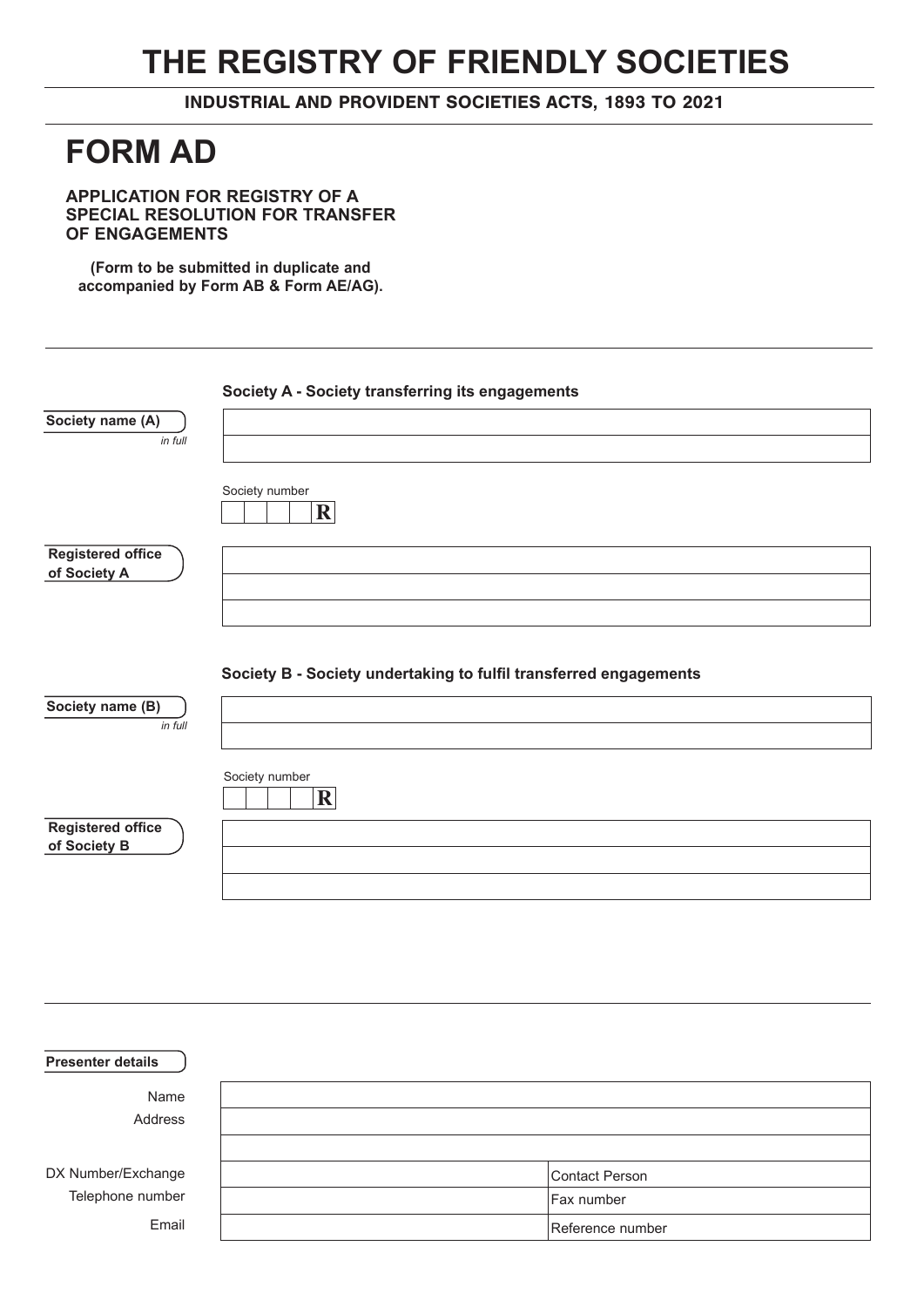Application for Registry of a Special Resolution for transfer of engagements of the first-named Society (A) is made by the Societies whose Seals and the three persons whose names are affixed and subscribed.

The following is a copy of a resolution:



A special resolution passed by a three-fourths majority of such majority of such members for the time being entitled under the rules to vote as have voted

of which notice specifying the intention to propose the resolution was duly given according to the Rules, held on

| Day |  | Month |  |  | Year |  |
|-----|--|-------|--|--|------|--|
|     |  |       |  |  |      |  |

pursuant to section 51 of the Industrial and Provident Societies Act 1893 as amended by section 51 of the Competition Act 2002.

#### OR

**2**

A resolution passed by a simple majority of such majority of such members for the time being entitled under the rules to vote as have voted

| in person | by proxy at a general meeting of: |  |
|-----------|-----------------------------------|--|
|           |                                   |  |
|           |                                   |  |
|           |                                   |  |

of which notice specifying the intention to propose the resolution was duly given according to the Rules, held on





by proxy

and confirmed by a majority of such members for the time being entitled under the Rules to vote as have voted



at a subsequent general meeting

of which notice was duly given held on



pursuant to section 51 of the Industrial and Provident Societies Act 1893 as amended by section 51 of the Competition Act 2002.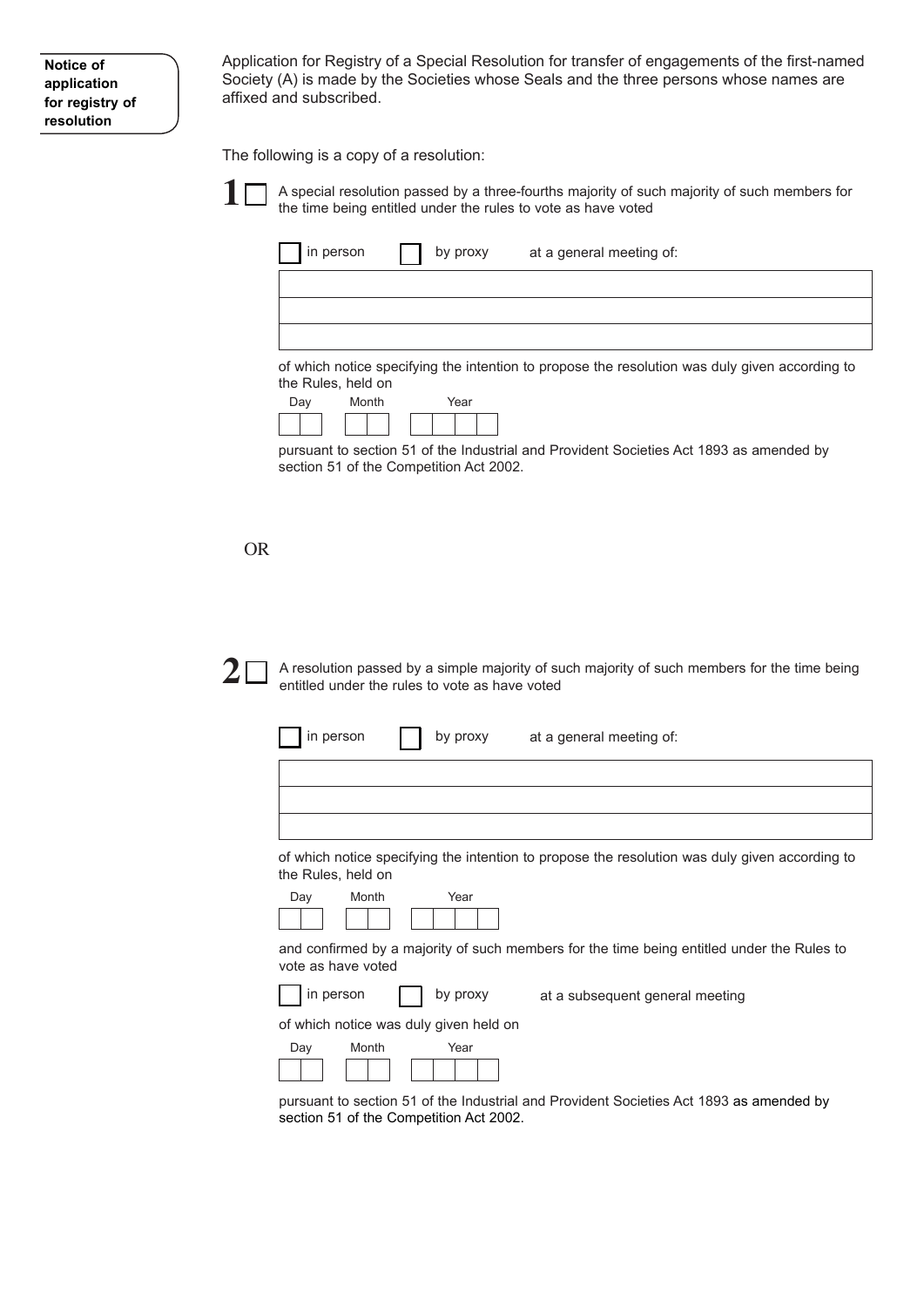### **The resolution (to be copied at length)**

#### *State in what manner* The last-named Society (B) has

undertaken to fulfil the engagements of the first-named Society (A), as testified by the common seal and by the signature of the Secretary of the said last-named Society (B) to this application and by the declaration of an officer of the same sent with this application.

*Copies of RFS forms may be obtained from the website - www.cro.ie*

*The address to which Returns, Annual Financial Statements, Rules, Filing Fees and other documents should be sent is as follows:*

> **Registry of Friendly Societies,** *P.O. Box 12858, Dublin 1. Telephone: 01~804 5499 email:rfs@dbei.gov.ie*